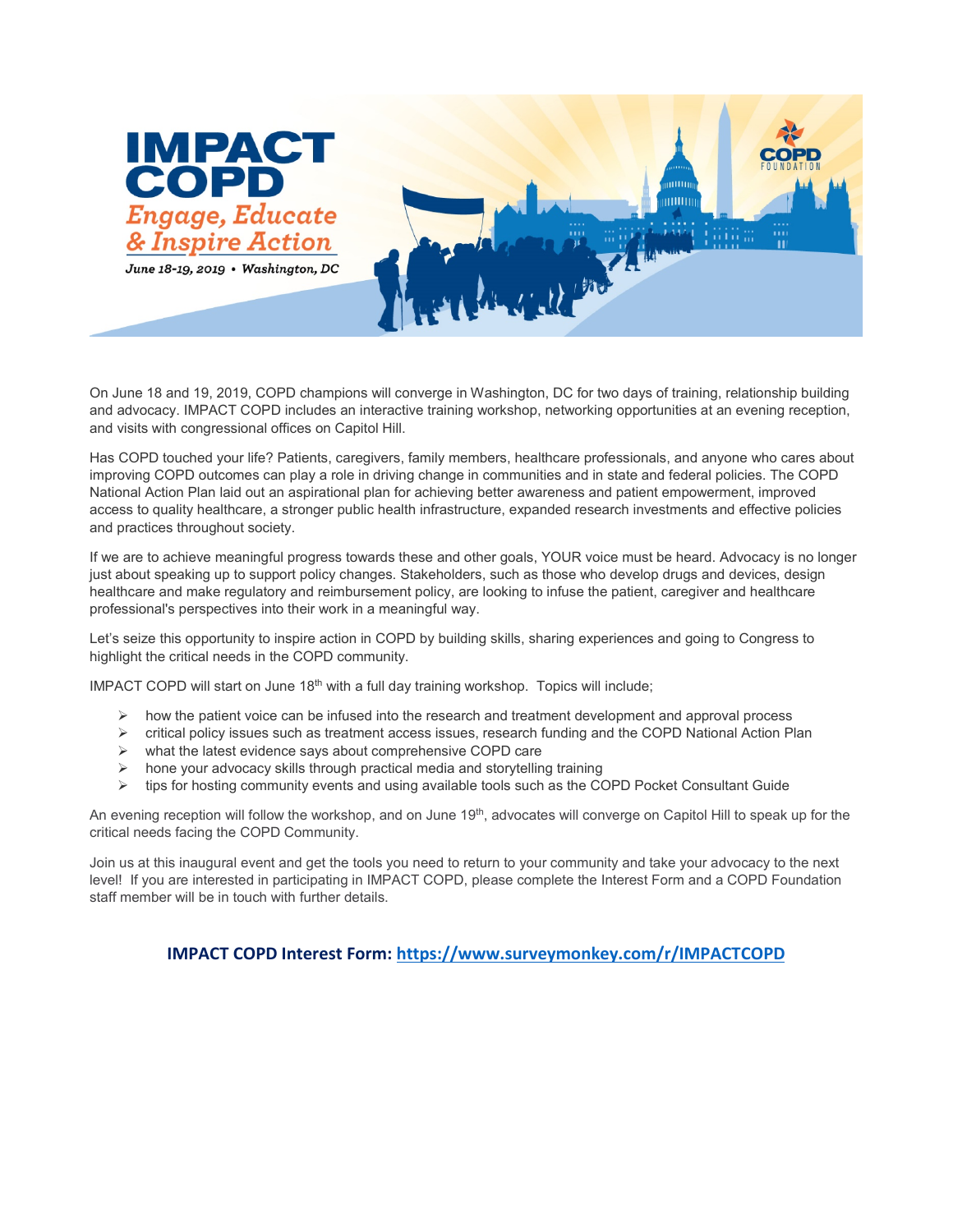#### **EVENT DETAILS**

### **Workshop Venue**

The IMPACT COPD advocacy training workshop will take place at the: Hyatt Place Washington DC / US Capitol 33 New York Ave NE Washington, DC 20002 For website, click [here](https://www.hyatt.com/en-US/hotel/washington-dc/hyatt-place-washington-dc-us-capitol/waszd?src=corp_lclb_gmb_seo_nam_waszd)

### **Hotel Accommodations**

A block of rooms at a special rate has been reserved for IMPACT COPD participants. Registered participants will receive a hotel registration form to identify hotel needs. Please do NOT contact the hotel directly to make a reservation at this time.

# **Getting to Washington, DC**

#### **By Air**

The closest and most convenience airport is Washington Regan National Airport (DCA). Baltimore/Washington International Airport (BWI) and Dulles International Airport (IAD) are alternative airports should flights into DCA not be available.

#### **By Train**

Washington's Union Station (WAS) is the closest Amtrak station: [https://www.amtrak.com/stations/was.](https://www.amtrak.com/stations/was)

#### **By Car**

Valet parking only is available at Hyatt Place. If driving to the hotel, taking a taxi or Uber, please use the following as your destination address: 24 N Street NE, Washington, DC 20002.

## **Schedule of Events**

| <b>Monday, June 17, 2019</b> |                                                                             |
|------------------------------|-----------------------------------------------------------------------------|
| All Day                      | Arrivals                                                                    |
| Evening                      | Dinner – on your own                                                        |
|                              | Recommendations for local restaurants including delivery will be provided   |
| Tuesday, June 18, 2019       |                                                                             |
| $8:00$ a.m. $-9:00$ a.m.     | <b>Breakfast</b>                                                            |
|                              | - If you're staying at Hyatt Place, breakfast is included in your room rate |
|                              | - If you're not staying at Hyatt Place, breakfast is on your own            |
| $9:00$ a.m. $-5:00$ p.m.     | <b>IMPACT COPD Training Workshop at the Hyatt Place</b>                     |
| 5:00 p.m. $-5:30$ p.m.       | Depart for Reception - in progress, details to be confirmed                 |
| 5:30 p.m. $-7:00$ p.m.       | Reception honoring COPD Caucus Leaders in progress, details to be confirmed |
| Wednesday, June 19, 2019     |                                                                             |
| $8:00$ a.m. $-$ TBD          | <b>Breakfast</b>                                                            |
|                              | - If you're staying at Hyatt Place, breakfast is included in your room rate |
|                              | - If you're not staying at Hyatt Place, breakfast is on your own            |
| TBD - based on individual    | Depart for Capitol Hill                                                     |
| meeting schedules            |                                                                             |